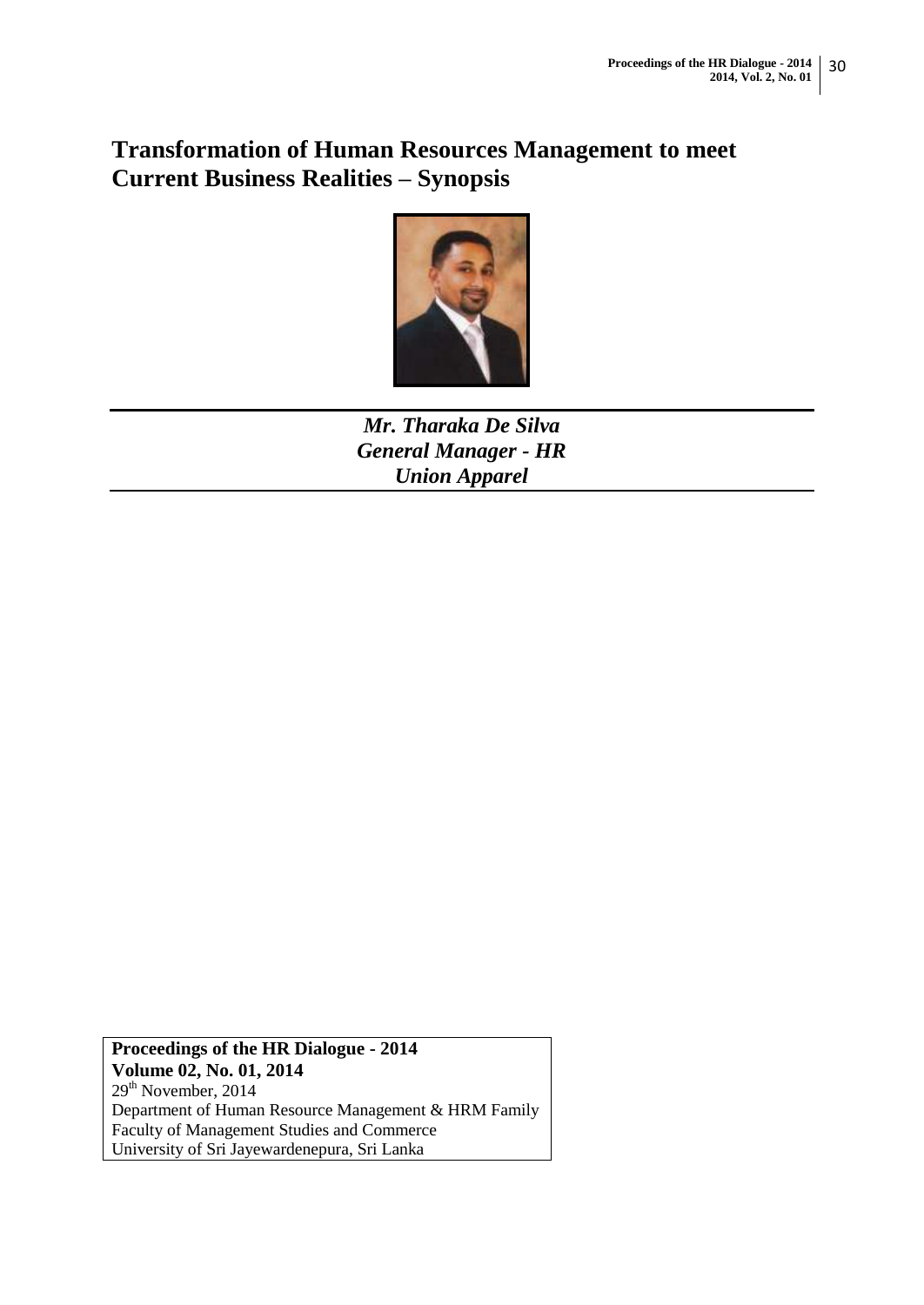#### **[04] Transformation of Human Resources Management to meet Current Business Realities – Synopsis**

#### *Tharaka De Silva*

In the year of 1997 Professor Dave Ulrich from the Harvard University introduced the next agenda of roles to be played by a Human Resources professional such as Being a Strategic Partner, an Administrative Expert, an Employee Champion and a Change Agent (Ulrich, 1997). Since then the business dynamics and the work force dynamics that closely coincide has influenced Human Resources Management to go through tremendous change and Transformation. The mandate for Human Resources Management function and the role of a Human Resources Executive sitting in the Senior Leadership teams of organizations had drastically changed.

The transformation of Human Resource Management can been seen in three phases such as initial focus era, early focus era and the current focus ear.

#### **Initial Focus Era**

During the initial focus era, Human Resources function was used as a means of enhancing the operational excellence, improving the service delivery through performance management and accountability mapping and assisting in technical process enhancements through proper HR planning.

#### **Early Focus Era**

In the early focus era, Human Resources function was instrumentalized in delivering on the organizational operational expectations through timely recruitment, retention and employee engagement. Also getting the house in order such HR could focus on more strategic aspects of the business.

#### **Current Focus Era**

The current agenda of Human Resources focuses on devising strategies to manage organizational talent, optimizing the efficiency of the organization through the separate focus on the strategic and transactional work. Also the time has come for HR to take a look at itself in upgrading its skills set which are needed to manage the current organizations and workforce dynamics. One of the most predominant contributions of Human Resource Management has been on the development and partnering with leadership.

### **Why Transform?**

The need for the transformation of HR has been positively influenced through the below mentioned reasons.

- To reduce cost and better manage cost of internal process
- To improve the service levels to line management and employees
- To align the organizational with common objectives
- To benefit from technology and empower line management and employees
- To free internal management to focus on strategic issues
- To concentrate on core business and sustaining core competences of the organization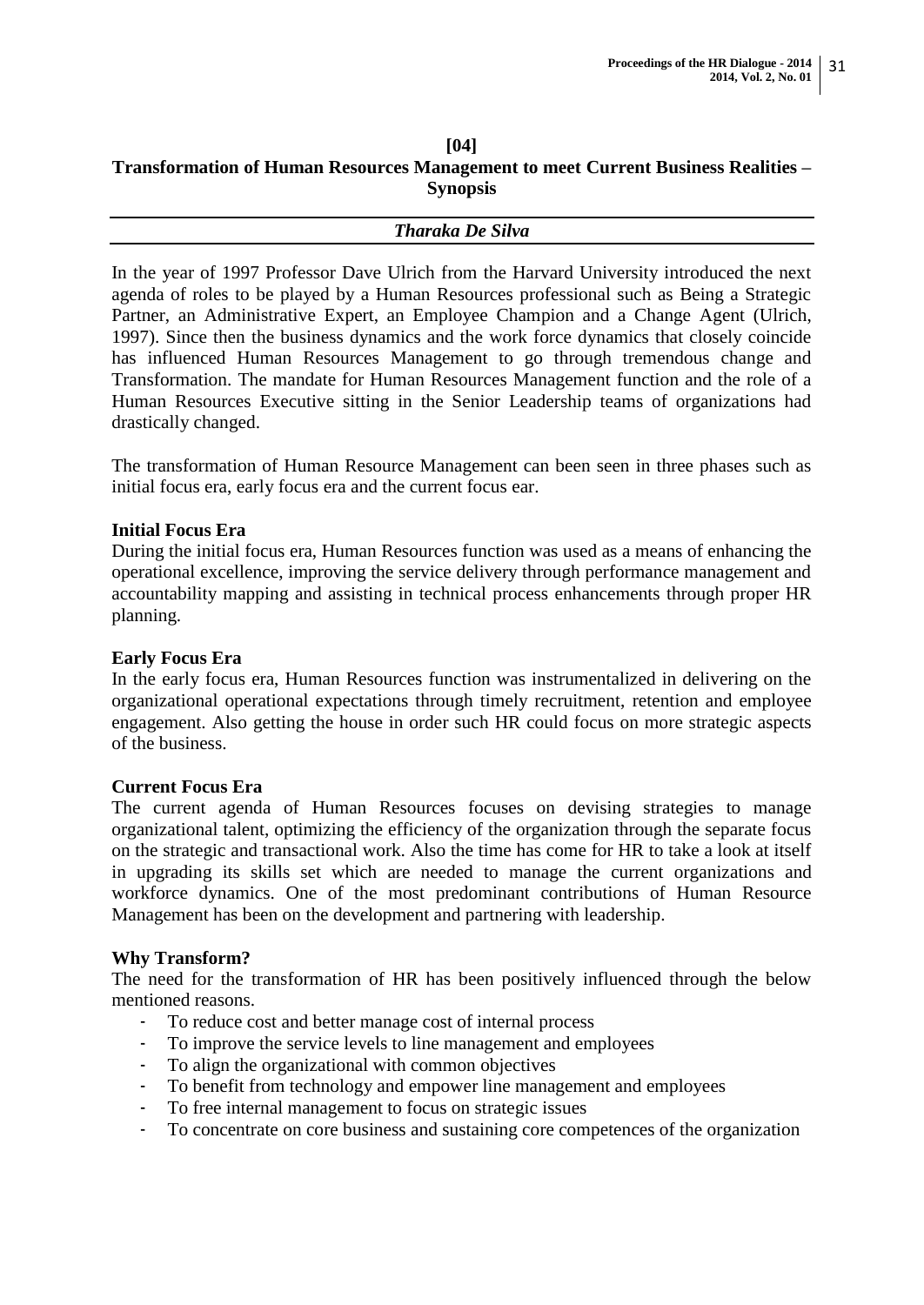The following realities as much as charactering the current business realities have also changed how organizations and employees are managed in meeting market and business demands. This transformation has been necessitated by not only of the changes of the workforce demographics, but also the demands and the expectations of the workforce.

Globalization remains to be a key catalyst in shaping how we do business By the year 2013 the developing countries accounted for 50% of the Worlds GDP, where it is projected to grow to 55% contribution by the year 2018, centering businesses in the newer economies. Trends such as leadership, Talent acquisition, developing capabilities, analytics and HR transformation has been influenced by the globalization. Organizations would seek to source for their talent requirements from global labour markets whilst localizing to match the local cultures.

### - Mobile and cloud computing

Technologies such as mobile and cloud computing has change our access to information. Technology has changes the way we work and collaborate. No more is it required for teams and individuals to operate in the same location at work. Teams and individuals could operate from remote location but collaborate in the same manner as if they were working physically present together. Technology also has made tremendous advances in analytics and how we make decisions. Machine learning and artificial intelligence has disrupted areas such as manufacturing, engineering and investment decision making.

- The changes in the work force with the entrance of the millennial

The characteristics of the baby boomers and the Gen X of having long commitments to their jobs and specialization in one chosen focused area has changed over time with the entrance of the millennial. The millennial workforce is more free to choose on what they like to do as opposed to what is available, not being committed to one organization or career, but rather committed to their aspirations. The management styles of command and rule would no longer apply to the management of millennial. Also long term career ladders, plans or structure would not appeal as they can be perceived as trapping or time consuming.

The focus on work would premise on opportunity and learning.

### **Human Resources Management Trends**

The trends of transformation and focus of HR in the 2014 can be clusterised into three main areas.

# **1. Lead and Develop**

The quality and the maturity of leadership have been diminishing over a period of time with the entrance of new leaders being bestowed with leadership roles early in their lives. As a result the need to broaden, deepen and accelerate leadership development at all levels of the organization has become a predominant agenda for organizations. Also developing the skill set for leaders to operate in a more global landscape understanding global workforce dynamics and capabilities. Also the need to reorganize way organizational learning takes place in a more autonomous and automated environment (Canwell, et al., 2014).

### **2. Attract and Engage**

The needs to innovate the way organizations attract, source and recruit talent and access talent all levels of the organization and how to proliferate the organizational brand image. Use engagement in work force and drive passion for business and manage through workforce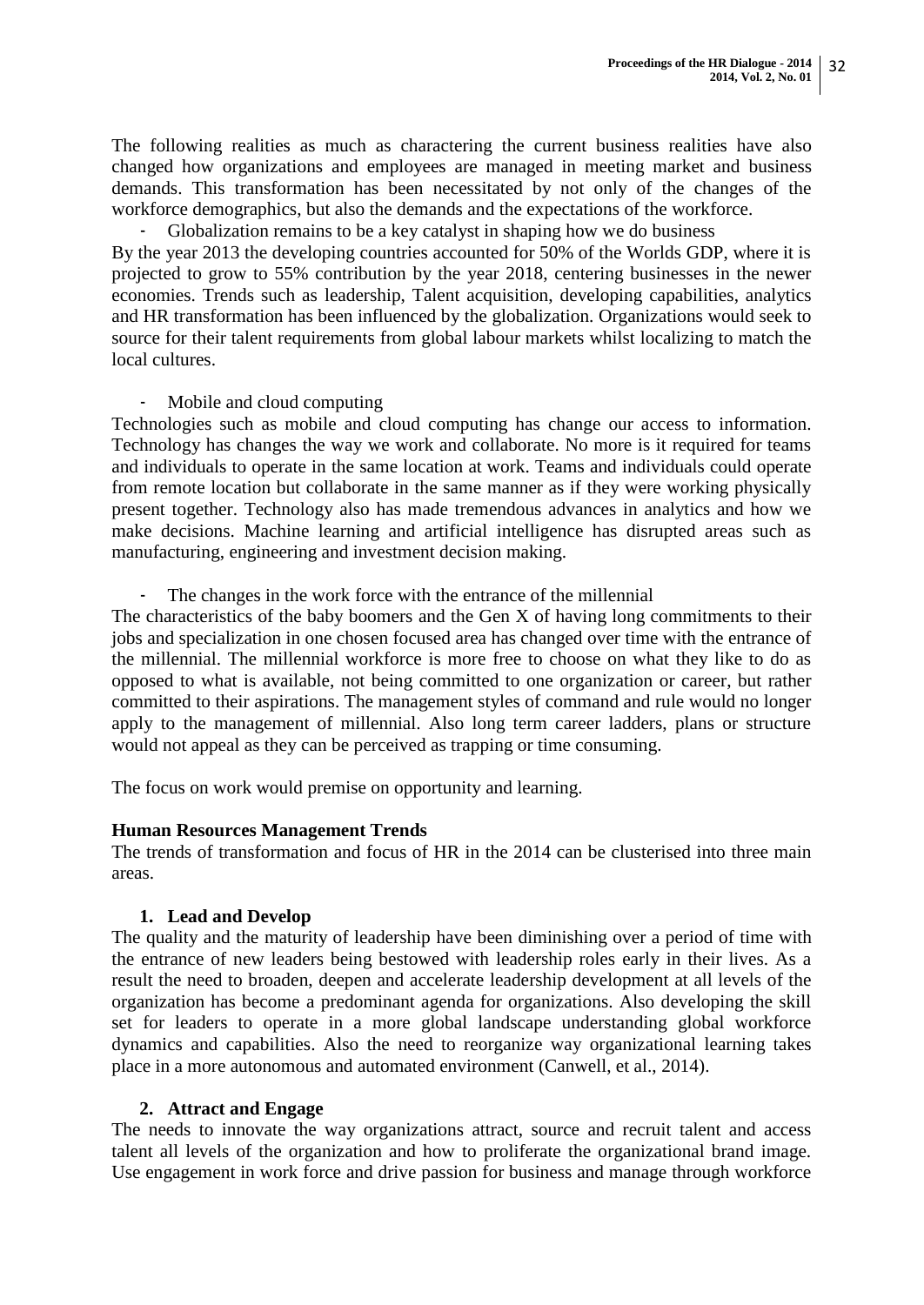diversity and seek out way to help overwhelmed employees deal with the flood of information and distractions in the workplace (Barry, et al., 2014).

# **3. Transform and Reinvent**

The need to create a HR platform to cater to a diverse global workforce whom is both robust and flexible enough to adapt to the local needs as well. Upgrade and re-skill the HR teams with skills required to manage the new agenda of business and workforce. Re-innovate the HR strategies and frameworks in line with the business dynamics and workforce dynamics (Benko, et al., 2014).

# **Lead and Develop**

The need to develop leaders as all levels

- Organization feel the need to develop leadership and leaders at all levels as a result of bringing younger leaders faster and developing leaders to operate in more global platforms. The younger leaders would certainly posses the functional knowledge and expertise, but may not have the tacit knowledge of situational management or the maturity to manage followers.
- Leadership development remains the biggest talent issue faced up with organization today with lot more younger leaders moving across organizations and industries. In a global survey that was conducted 86% of organization cited leadership development as a urgent requirement in fulfilling the readiness gap of leadership.
- $\bullet$  The 21<sup>st</sup> century leadership is different. Organizations are facing leadership challenges such as developing millennials, meeting up with demands of leaders with global fluency and flexibility, building the ability to innovate and inspire others to perform, understanding the rapidly changing technologies and new disciplines and fields.

# **1. Leadership**

One of the biggest impediments for organizations to grow and face the challenges of the future is the shortage of leadership. Not only organizations are developing adequate leadership, but the leadership they develop is also not equipped with the required set of skills they need to succeed.

# *Competencies of a 21st Century Leaders*

Given below are the competencies that leaders of the  $21<sup>st</sup>$  century should posses in meeting business and organizational dynamics.

- Business Acumen (Ability to understand the core business and contribute to same)
- Collaboration (Having the ability to build cross functional and cross geographical teams)
- Global Cultural Ability (The ability to manage diversity and inclusion)
- Creativity (Driving innovation and entrepreneurship)
- Customer Centricity (Enhance effective customer relationship and customer experience)
- Influence and Inspiration (Setting direction and driving individuals and teams to achieve organizational goals)
- Building Teams and Talent (Developing people and creating effective people) (Canwell et al., 2014).

# **2. Developing Talent**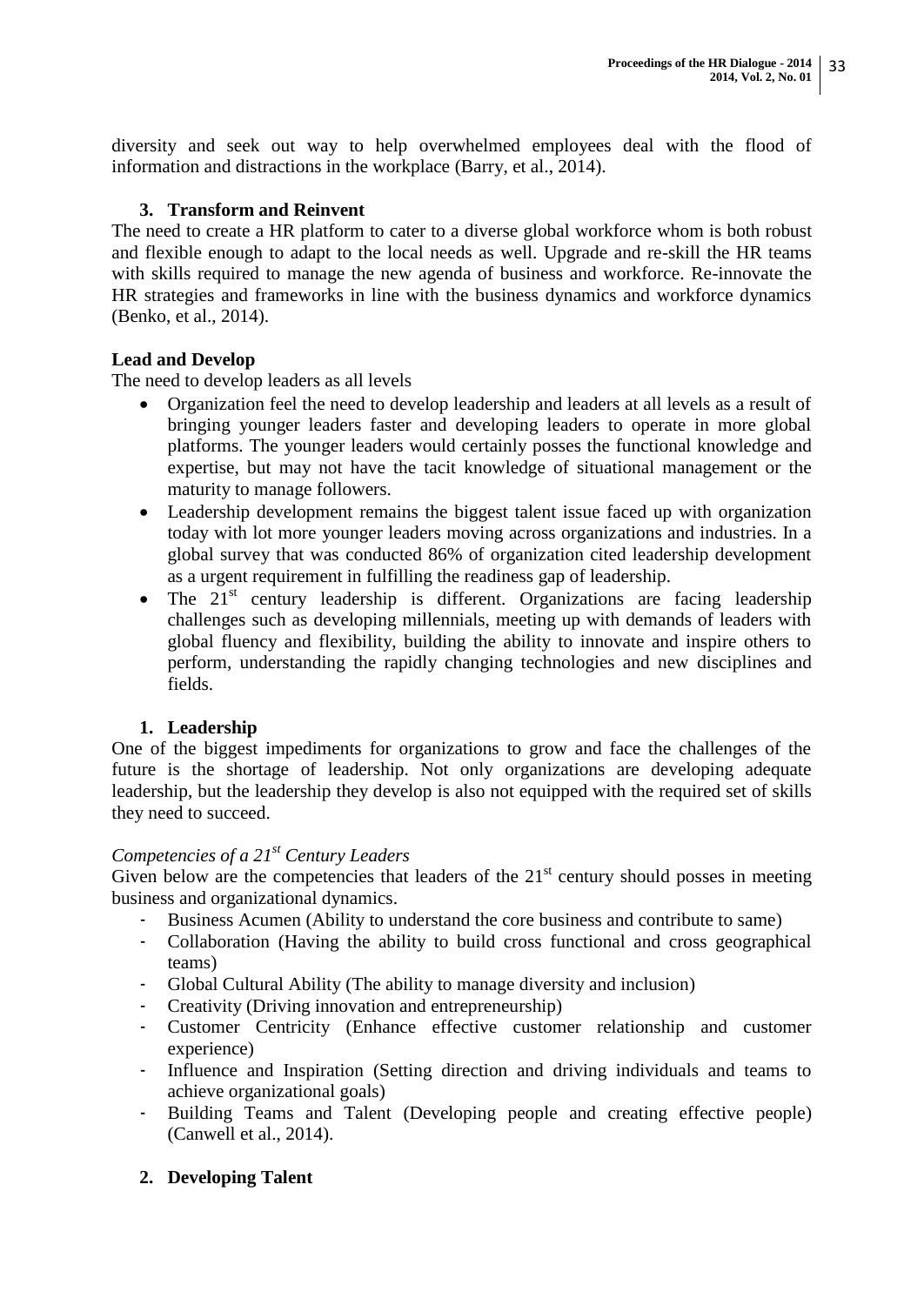The biggest impediment in developing talent in the current organizational context is uncoordinated structure of Learning and Development focused towards organizational business goals.

### *The need to redefine Corporate Learning*

- The traditional training is being revolutionized by flipped classrooms, through learning centric models, and an explosion of content delivered over a variety of new online and mobile platforms.
- Online learning through content and technology to be a compelling experience for employees.
- By empowering employees to become equal partners in the learning process, HR organizations can foster a culture of development and growth.

### *Moving from Training as a "Push" stance to a "Pull" Stance*

Traditional training focused on identifying the training needs of employees as per their role expectations and allocating them to appropriate training interventions and push down the content either through a class room or conference oriented setup. Today the millennials expect a continuous learning process where they seek to learn on their own with the requirements of their roles. And for that content and accessibility for learning should be available. Learning portals, digital knowledge centers and knowledge hubs have redefined the way the millennial employees learn.

### *Redefining performance Management*

Replacing the performance Management processes that focus on rank and yank to a more coaching and development based performance management. Also manage performance through a social media setup where performance management is used as a tool for motivation and encouragement.

- The rating and ranking based performance management is damaging employee engagement, and alienating high performers expending managers' valuable time in managing employee expectations.
- Leading organizations are scrapping their annual evaluation cycle and replacing performance evaluation with ongoing feedback and coaching designed to promote continues employee development.

# **Attract and Engage**

### **1. Attract**

There is a need to deploy new approaches to attract talent in the new battlefield of Labour Markets. Organizations need to give candidates a reason to join them and be a part of their teams (Barry et al., 2014).

- Organizations battling in the labour markets to recruit and acquire talent must compete on global talent networks, social media and on employer brands.
- Organizations failing to embrace the new realities of attracting employees would fail to acquire the required skills and the best talent from the market.

### *The Transition from Recruiting to Marketing*

Organizations are to deploy candidate engagement tools from the point of being notices as a potential organization to the point where the candidate takes the decision of joining the organization. Organizations are to make their presence in channels such as social media, and knowledge communities to showcase their core competencies in attracting the potential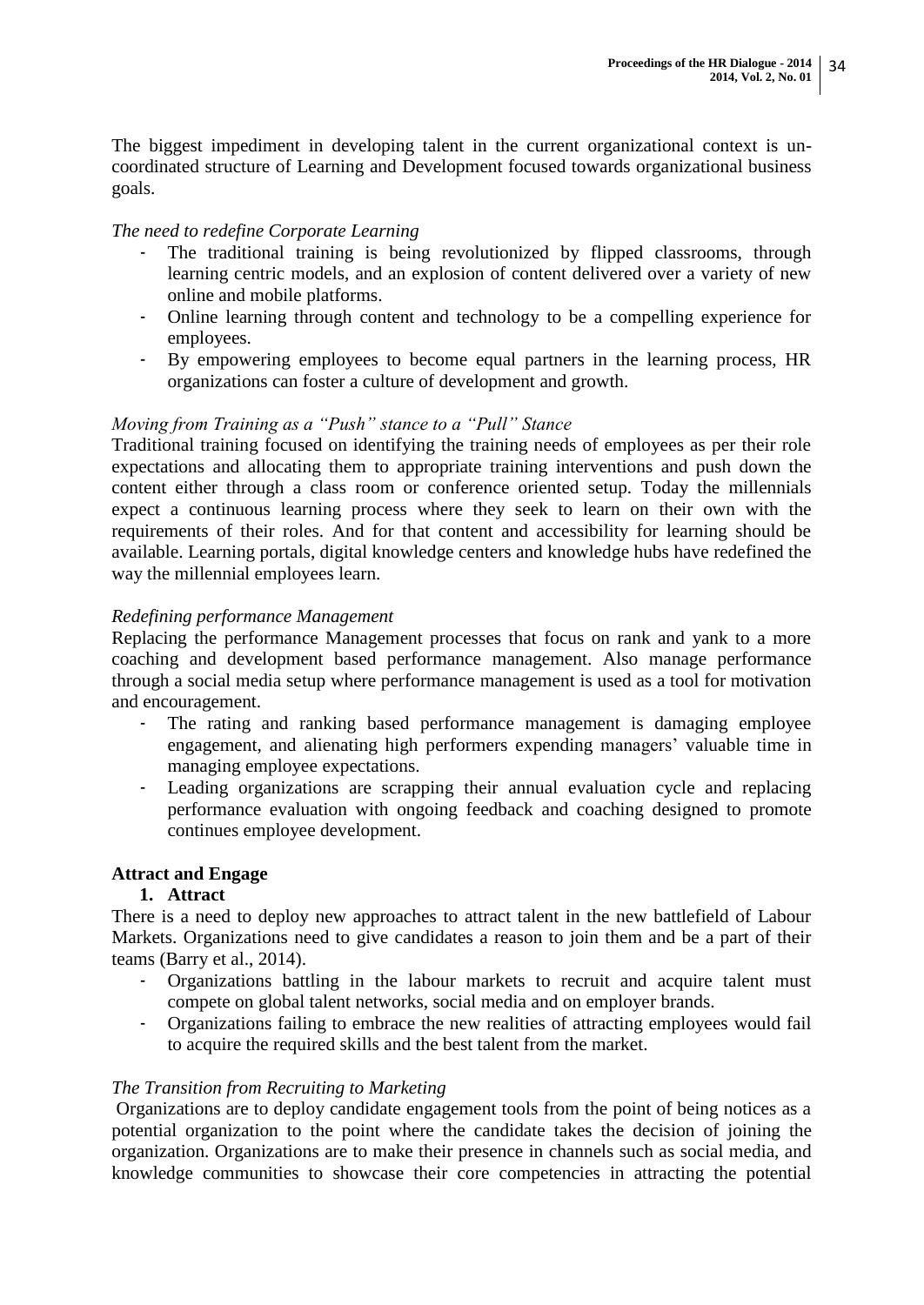talent. Organizations are forced to treat their employer brand like a consumer brand (Barry et al., 2014).

### **2. Engagement**

Organizations need to focus on retaining employees as the job roles increasingly become knowledge intensive.

Employee engagement is multi fold

- Work Engagement
- Social Engagement
- Intellectual Engagement
- Seek Development as part of the job, but not a perk
- Involvement in the bigger picture

### **Transform and Reinvent**

*The re-skilled HR Team* 

1. The need to transform HR Professional to Business Consultants

The impression of the business leaders is that their HR Teams are underperforming or just getting by in terms of the expectations of the organization and also adding value to the business. To become an effective HR Business Partner, HR teams need to develop deeper business acumen, build analytical skills to underwrite their leadership and to learn to operate as performance advisors.

The HR Skills that needs to be possessed by a  $21<sup>st</sup>$  Century HR Specialist are (Benko, 2014);

- Technical HR Skills
- Labour Market and workforce knowledge
- Managing service operations
- Technology and Analytics
- Business and industry acumen
- Global insights
- Management and leadership
- Project and change management skills
- 2. Talent Analytics in Practice

HR professionals need to gather and analyze data relating to Talent in the organization in order to enable business make more informed decisions relating to Talent. HR needs to evolve into a data driven function where the information and insights would enable predictions pertaining to talent which will enable advanced workforce planning. More and more organizations are investing in a new role that sits in the HR department as an HR Analyst.

### **Conclusion**

The transformation of Human Resources in the current dynamics necessitate not only warranting to add value to the core business, but also provide the required business consulting which will give the organization insights as to how it has to transform in meetings future challenges. Hence the role of a partner and a guide.